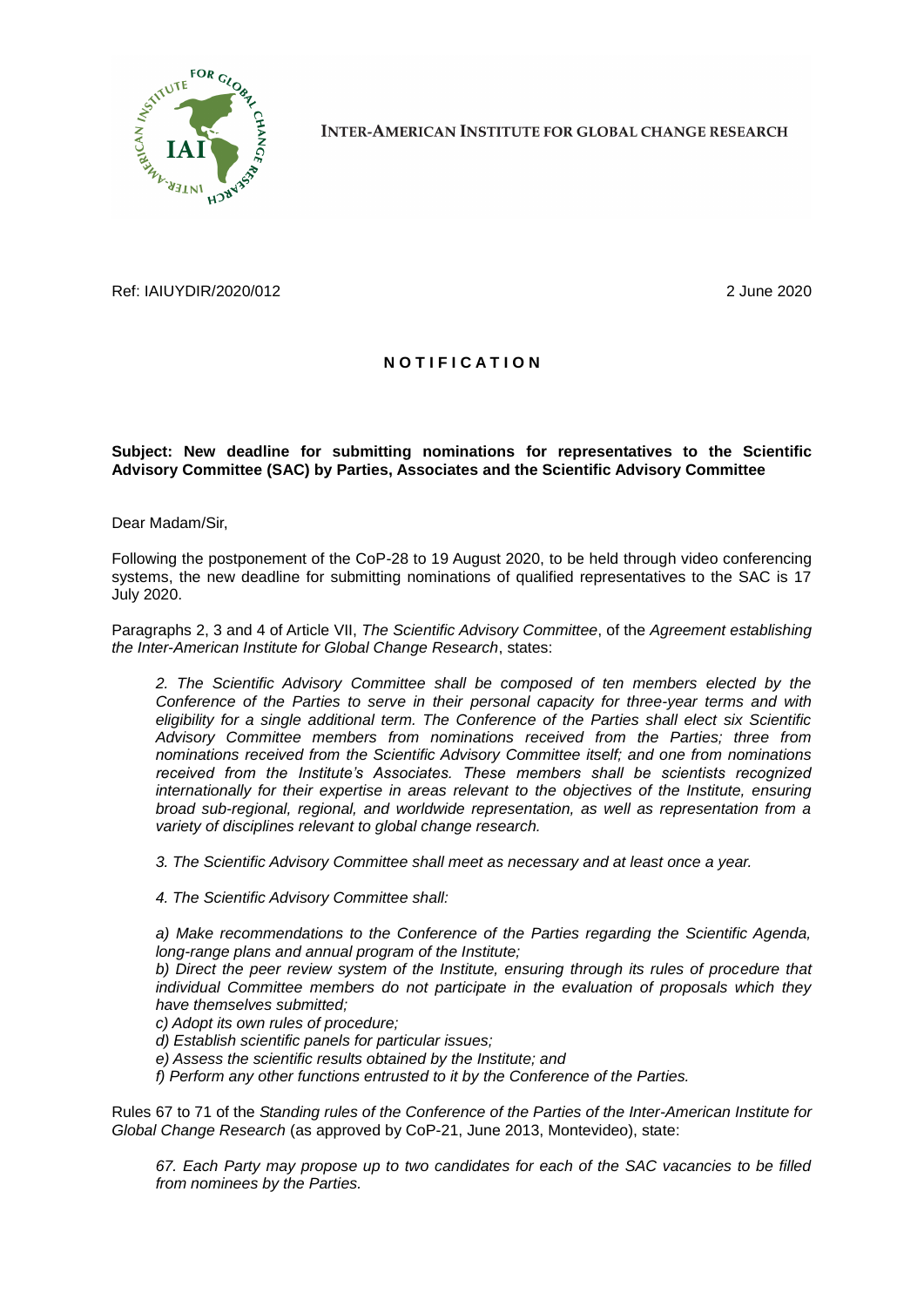*68. The Scientific Advisory Committee may propose up to twice the number of candidates for the number of vacancies to be filled from nominations from the Scientific Advisory Committee itself.*

69. *The Associates of the Institute may submit up to four (4) candidates for the vacancy on the Scientific Advisory Committee to be filled by nominations from the Associates.*

*70. If no candidates are presented by the Scientific Advisory Committee or the Associates, the Conference of the Parties may fill this vacancy taking into account nominations made earlier by the Parties and/or the Scientific Advisory Committee.*

71. *All nominations for candidates must be submitted to the Directorate in time for the Directorate to make them available at least thirty (30) days prior to the election date. Nominations must be accompanied by curricula vitæ that fulfill at least the requirements set forth by the Agreement Establishing the IAI.*

In June 2020, two SAC members nominated by the Parties, Dr. Tereza Cavazos (Mexico) and Dr. Carlos Alfredo Joly (Brazil), will conclude their first and second term respectively, and two SAC members nominated by the SAC itself, Dr. Antonio Magalhaes (Brazil) and Dr. Michelle Grunauer (Ecuador), will conclude their first and second term respectively.

Nominations from the Parties and from the SAC are required to fill the vacant positions, at the upcoming virtual meeting of the Conference of the Parties. Dr. Tereza Cavazos is eligible for reelection if nominated by a Party and Dr. Antonio Magalhaes is eligible for re-election if nominated by the SAC. Alternatively, Parties and the SAC can propose new highly qualified candidates for the two vacancies.

In addition, in March 2020, the SAC member nominated by the Associates, Dr. Moacyr Araujo (Brazil), resigned. Nominations from the Associates of the IAI are required to fill the vacant position, at the upcoming meeting of the Conference of the Parties.

Parties, the Associates and the SAC are invited to submit nominations of qualified representatives to the SAC at their earliest convenience **but no later than 17 July 2020**.

Nominations, accompanied by a short curriculum vitae, **should be submitted to the IAI Directorate by e-mail to Ms Soledad Noya at soledad@dir.iai.int** 

Elections will be held during the CoP-28 in accordance with the *Standing rules of the Conference of the Parties of the Inter-American Institute for Global Change Research* (as approved by CoP-21, June 2013, Montevideo):

*65. The Conference of the Parties will normally hold elections to fill vacancies on the Scientific Advisory Committee no earlier than the second (2nd) day of the Conference. In the event there is more than one vacancy to be filled, voting shall be conducted separately, starting with the vacancies for which candidates are proposed by the Parties, followed by the vacancies for which candidates are proposed by the Scientific Advisory Committee itself, and ending with the vacancy for which candidates are proposed by the Associates of the Institute.*

*66. The Parties, the Scientific Advisory Committee and the Associates, in considering potential candidates for the Committee, and the Conference of the Parties, in its election of SAC members, shall take into account the need to ensure representation within the Scientific Advisory Committee from a variety of disciplines relevant to global change research and equitable geographic distribution. The Scientific Advisory Committee Chair will make available to the Parties at least sixty (60) days in advance of each Conference of the Parties an assessment of the Committee's needs for disciplinary representation.*